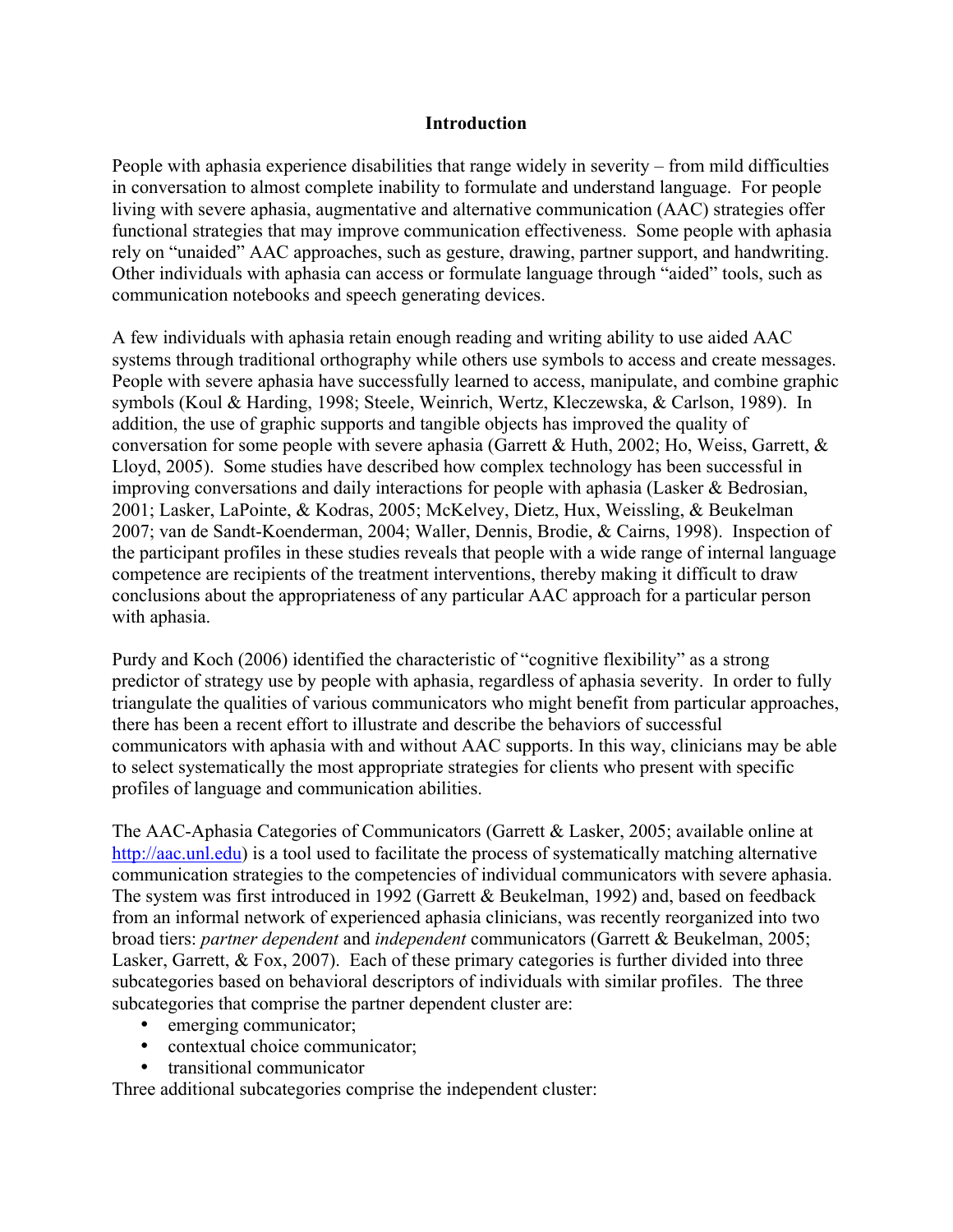- stored message communicator;
- generative communicator;
- specific need communicator.

### **Purpose of the Study**

The purpose of this study was to investigate the validity of the construct used in the AAC-Aphasia Categories of Communicators. In particular, we wanted to examine the descriptors of *partner dependent* and *independent*. To this end, we are measuring the consistency with which experienced speech-language pathologists, naïve speech-language pathologists, and masters students in speech-language pathology categorize participants with aphasia after viewing videotapes of them engaged in a variety of communication tasks, both with and without the assistance of AAC. The primary research question is as follows:

Will experts, naive speech-language pathologists, and masters students consistently classify communicators with aphasia as either partner-dependent or independent (according to the definitions used to create the AAC-Aphasia framework) when shown videotapes, written samples, and communication samples generated by people with aphasia?

#### **Methods**

Our rater pool consisted of three groups: (a) Group 1: 8 expert speech-language pathologists with at least 5 years of experience with adult neurogenics, aphasia, and AAC assessment and intervention; (b) Group 2: 8 speech-language pathologists who defined themselves as generalists in adult rehabilitation; and (3) Group 3: 25 speech-language pathology masters students. Raters in Group 2 were speech-language pathologists who worked with clients with aphasia for at least 3 years but self-identified as having limited knowledge in the area of AAC (i.e., no more than 1 graduate level course in AAC, no specific experience as an AAC clinician, and no mentoring in the area).

Six participants with aphasia, whose videotaped interactions, test data, and writing samples comprised the materials used in the classification task, were adults ranging in age from 25 to 85 years. They were diagnosed with aphasia based on neurologic examination, results of brain imaging, and testing with a standardized test of aphasia (e.g., score of < 93.8 on the Western Aphasia Battery (Kertesz, 1982, 2008). All participants were also rated by the principal investigators as meeting the criteria for a severe communication disorder according to a threepart rating scale developed by Garrett and Seale (2006). The individuals were also classified, a priori, into the categories of *partner dependent* and *independent* by the investigators who served as the gold standard for this initial round of validity testing; 3 samples were designated as partner dependent and 3 as independent.

Raters reviewed existing definitions of partner-dependent and independent communicators. Each rater then received the 6 randomly-ordered case studies that include the following information: medical information related to diagnosis, needs assessment results, test scores, written samples, videotapes of conversation (supported and unsupported), specific subtests of the *Multimodal Communication Screening Test for People with Aphasia* (Garrett & Lasker, 2005), and AAC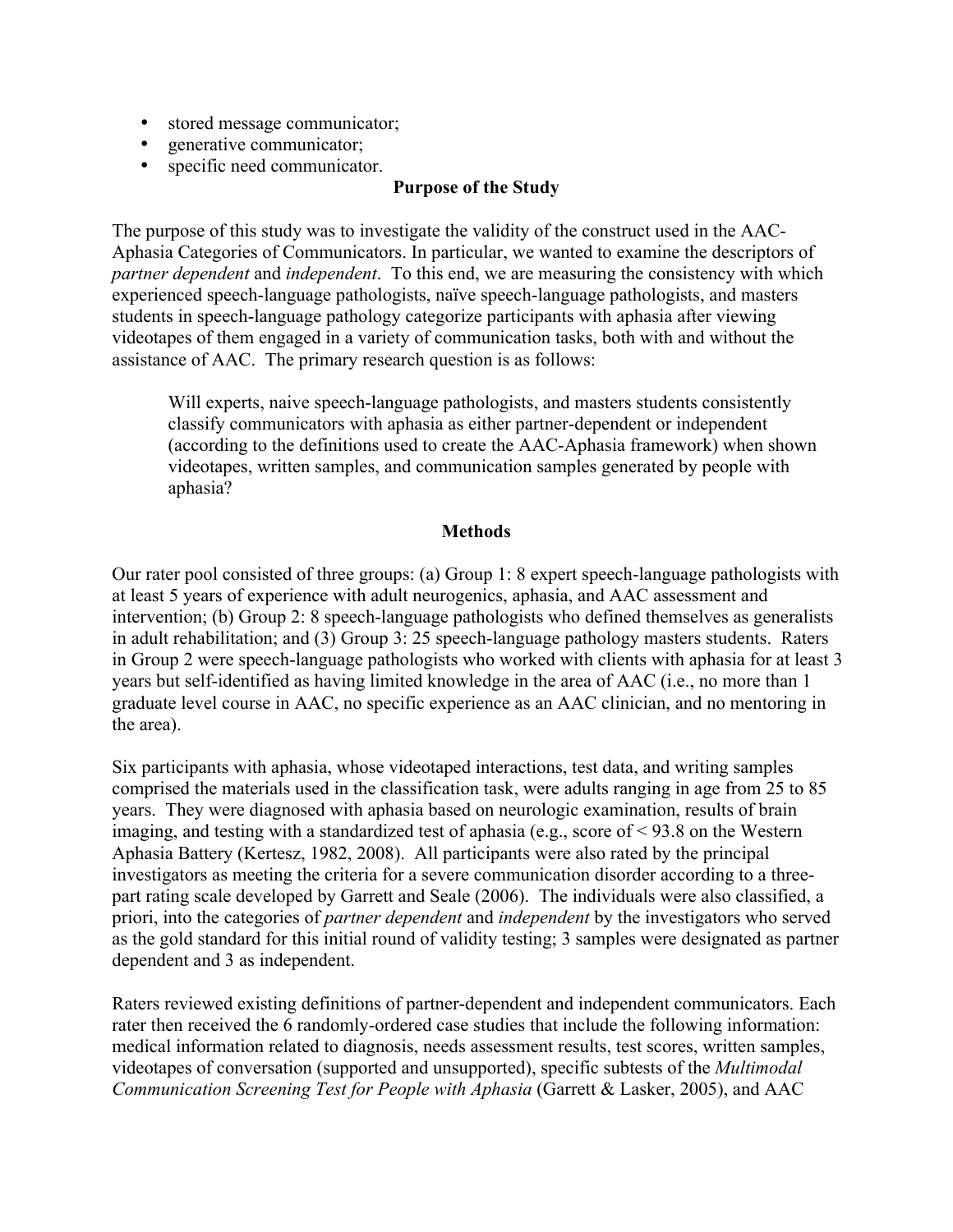systems trials. After reviewing the definitions, case study materials, and the videos, raters completed forms classifying communicators as either partner-dependent or independent. In addition, raters provided written reasons as to "why" they rated the person with aphasia as they did.

Percentages of agreement, range, and standard deviations will be calculated for each of the raters and rating tasks. Nonparametric statistics will be employed to determine if ratings are consistent enough within each of the three groups to achieve significance. Thematic analysis of the raters' written statements will be conducted.

#### **Results and Analysis**

To date, only Group 3 data has been analyzed (see Table 1). For 5 of the 6 participants with aphasia, the ratings provided by masters students in speech-language pathology were over 92% consistent with the "gold standard" ratings. This particular group appeared to have more difficulty assigning ratings to communicators identified as Stored Message or Transitional Communicators (both classifications toward the middle of the overall AAC-Aphasia framework). When providing the reasons for their ratings, masters students cited degree of cueing/support, device use/navigation, and appropriateness/effectiveness as the top 3 reasons for assigning a particular label (see Figure 1). Data are currently being collected from both "AAC-expert" and "AAC-naïve" SLP rating groups.

Given the overall consistency of ratings by student raters, we hypothesize that both groups of speech-language pathologists will demonstrate good consistency with the standard ratings. After exploring construct validity of the *partner dependent/independent* categories, we hope to test the validity of more specific categories within the framework. Preliminary results suggest that this tool may provide a simple means of guiding interventionists into selecting potentially useful AAC strategies for people with aphasia who cannot communicate via natural language modalities alone.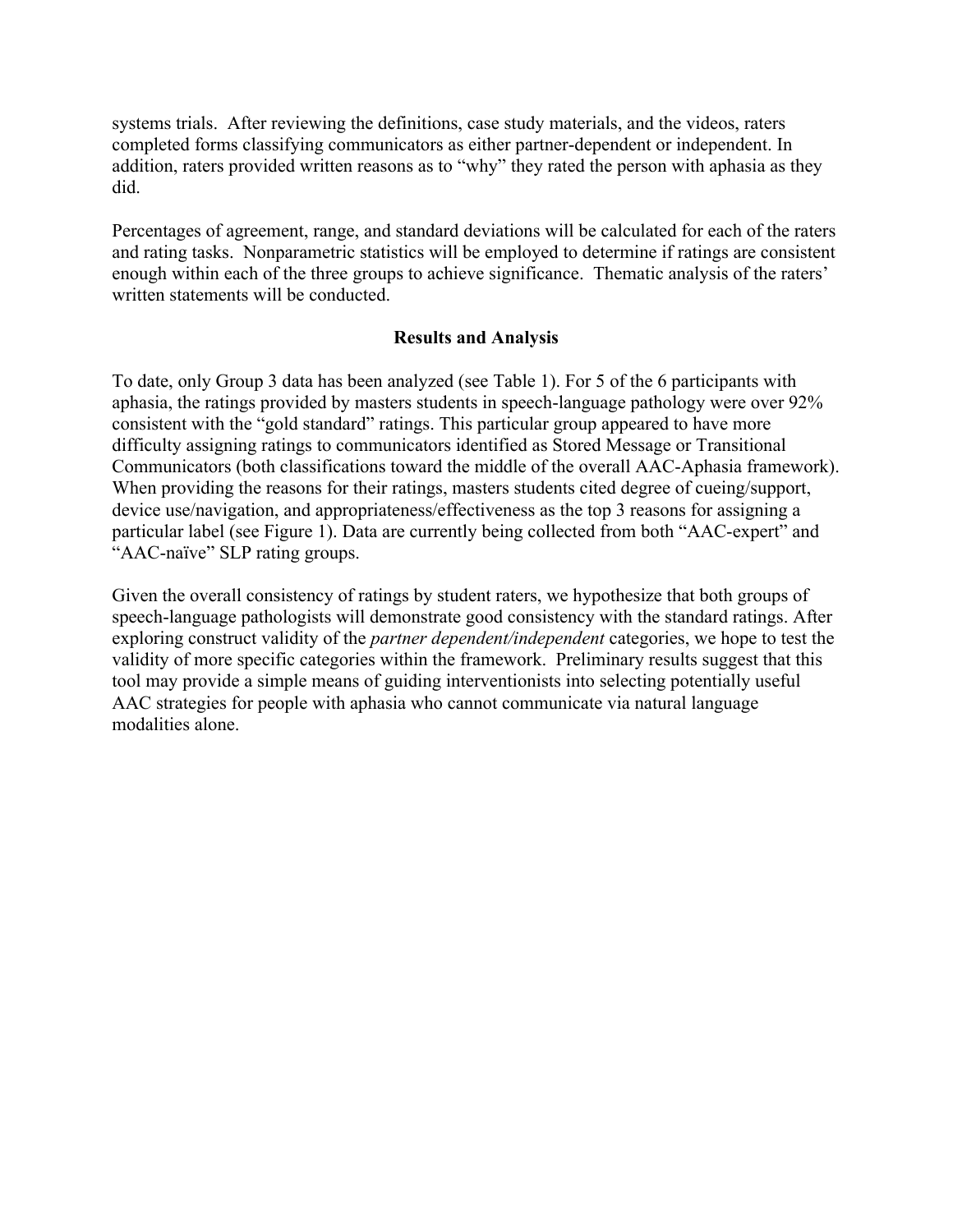# Table 1

# *Percent Agreement of Masters Students' Ratings of Participants with Standards*

| Participant  | "Gold Standard" Rating | Percent in Agreement with Standard |
|--------------|------------------------|------------------------------------|
| with Aphasia |                        | Ratings                            |
| Jan          | Independent            | 100%                               |
|              | (Specific Need)        | (25/25)                            |
| Rod          | Independent            | 100%                               |
|              | (Generative)           | (25/25)                            |
| Kelly        | Independent            | 76%                                |
|              | (Stored Message)       | (19/25)                            |
| Richard      | Partner Dependent      | 96%                                |
|              | (Transitional)         | (24/25)                            |
| Max          | Partner Dependent      | 92%                                |
|              | (Contextual Choice)    | (23/25)                            |
| John         | Partner Dependent      | 100%                               |
|              | (Emerging)             | (25/25)                            |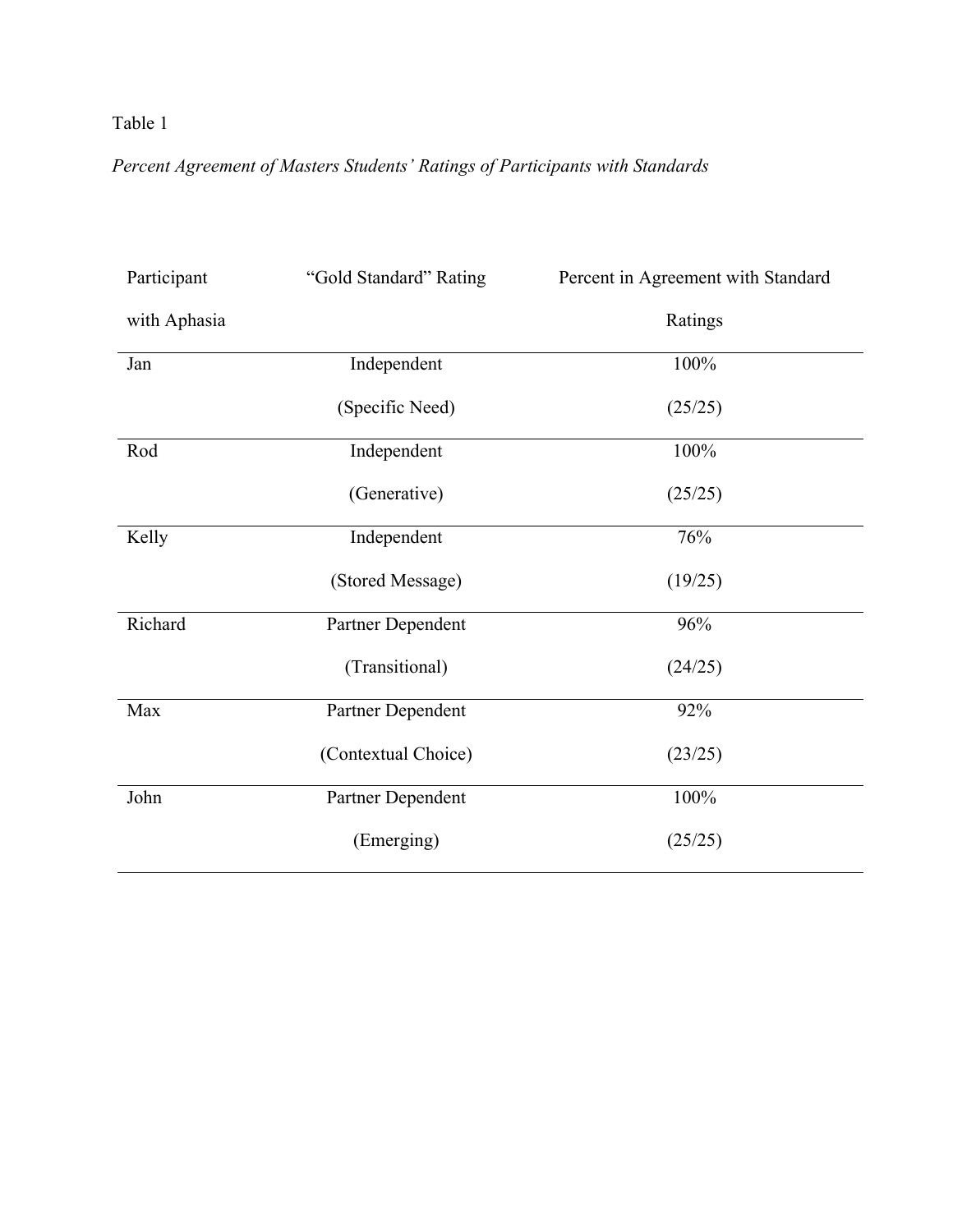Figure 1

*Percent of Masters Students' Written Responses: "Why Did You Rate the Person as Partner Dependent or Independent?"*



*Note.* The frequency of other thematic categories fell below 5% of total responses and are not included in this figure.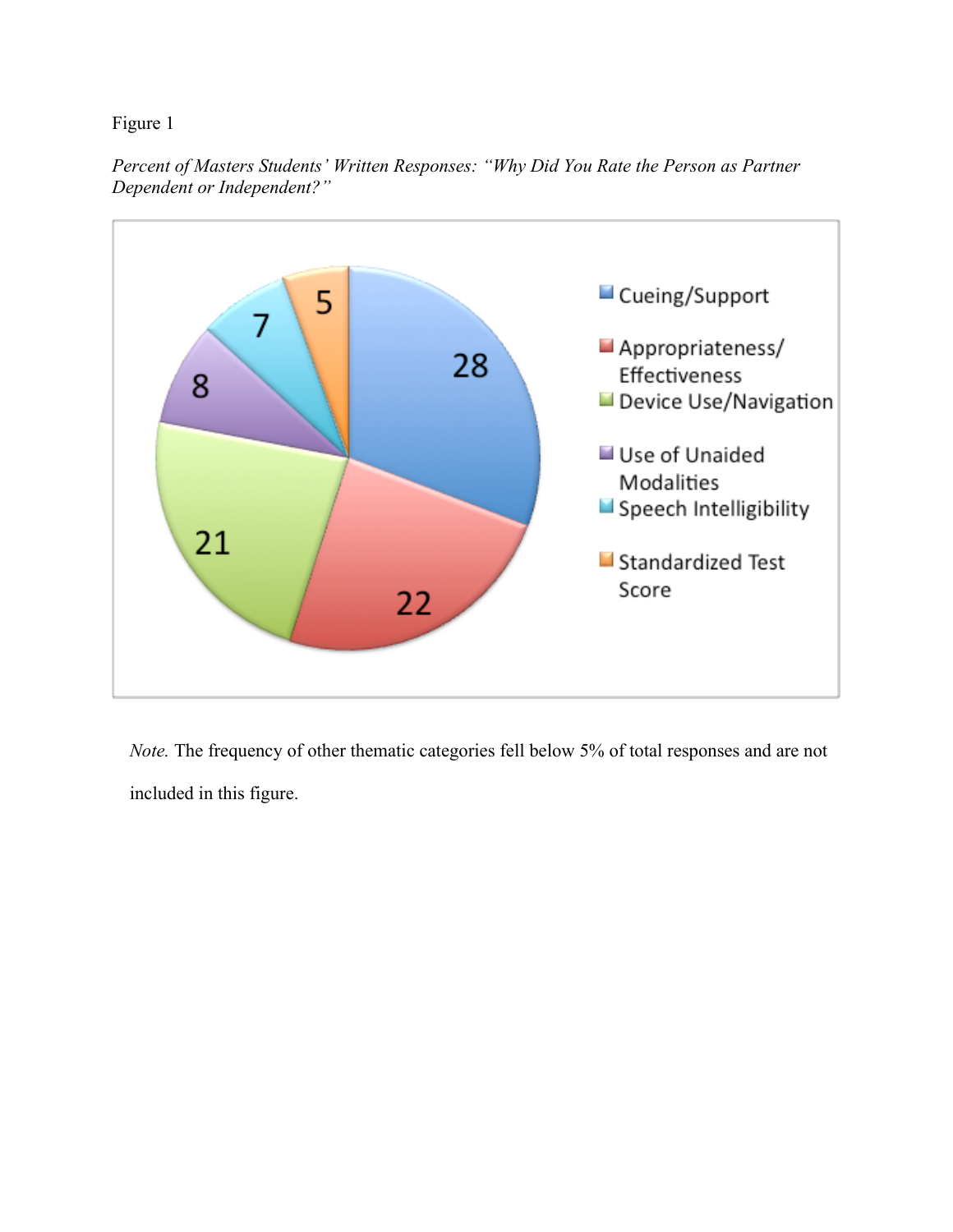## **References**

Garrett, K. L. & Huth, C. (2002). The impact of graphic contextual information and instruction on the conversational behaviours of a person with severe aphasia. *Aphasiology, 16*(4-6), 523- 536.

Garrett, K. & Lasker, J. (2005). Adults with severe aphasia. In D.R. Beukelman and P. Mirenda (Eds.) Augmentative and Alternative Communication: Supporting Children and Adults with Complex Communication Needs, 3rd edition (pp. 467-516). Baltimore: Brookes Publishing Co.

Garrett, K. & Lasker, J. (2005). AAC-Aphasia Categories of Communicators. Checklist Available at: http://aac.unl.edu/screen/aphasiachecklist.pdf.

Garrett, K. & Lasker, J. (1997 and 2005). *Multimodal Communication Screening Task for Persons with Aphasia:* Booklet and Score Sheet. Disseminated on the World-Wide-Web, October 1998, revised 2005. Available at: http://aac.unl.edu/screen/picture.pdf and http://aac.unl.edu/screen/score.pdf.

Ho, K.M., Weiss, S.J., Garrett, K.L., & Lloyd, L.L. (2005). The effect of remnant and pictographic books on the communicative interaction of individuals with global aphasia. *Augmentative and Alternative Communication, 21*(3), 218-232.

Koul, R. K. & Harding, R. (1998). Identification and production of graphic symbols by individuals with aphasia: Efficacy of a software application. *Augmentative and Alternative Communication, 14,* 11-23.

Lasker, J.P. & Bedrosian, J. L. (2001). Promoting acceptance of augmentative and alternative communication by adults with acquired communication disorders. *Augmentative and Alternative Communication, 17*(3), 141-153.

Lasker, J.P., & Garrett, K. (2006) Using the Multimodal Communication Screening Test for Persons with Aphasia (MCST-A) to guide the selection of alternative communication strategies for people with aphasia. Aphasiology, 20(2/3/4), 217-232.

Lasker, J. P., Garrett, K.L. & Fox, L.E. (2007). Severe aphasia (pp. 163-206). In D. R. Beukelman, K.L. Garrett, & K. M. Yorkston, (Eds.), Augmentative communication strategies for adults with acute or chronic medical conditions. Baltimore, MD: Paul H. Brookes.

Lasker, J. P., LaPointe, L.L. & Kodras, J. (2005). Helping a professor with aphasia resume teaching through multimodal approaches. *Aphasiology,* 19(3/4/5), 399-410.

McKelvey, M. L., Dietz, A. R., Hux, K., Weissling, K., & Beukelman, D. R. (2007). Performance of a person with chronic aphasia using personal and contextual features in a visual scene display prototype. *Journal of Medical Speech-Language Pathology*, 15(3), 305-317.